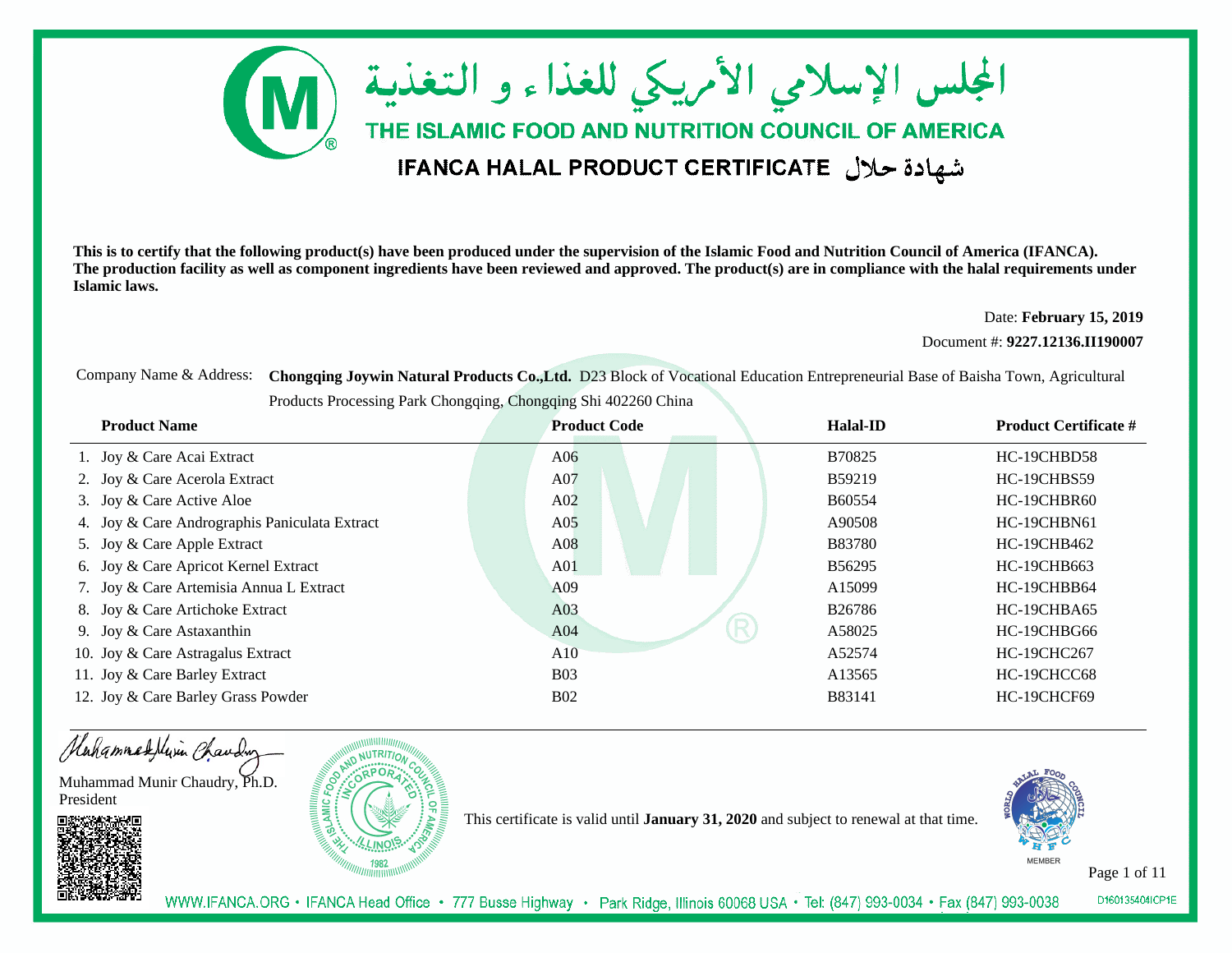

Date: **February 15, 2019**

Document #: **9227.12136.II190007**

Company Name & Address: **Chongqing Joywin Natural Products Co.,Ltd.** D23 Block of Vocational Education Entrepreneurial Base of Baisha Town, AgriculturalProducts Processing Park Chongqing, Chongqing Shi 402260 China

| <b>Product Name</b>                     | <b>Product Code</b> | <b>Halal-ID</b> | <b>Product Certificate #</b> |
|-----------------------------------------|---------------------|-----------------|------------------------------|
| 13. Joy & Care Bearberry Extract        | <b>B11</b>          | B60341          | HC-19CHC170                  |
| 14. Joy & Care Beet Root Extract        | <b>B04</b>          | <b>B71170</b>   | HC-19CHC271                  |
| 15. Joy & Care Bitter Melon Extract     | <b>B05</b>          | A54795          | HC-19CHC372                  |
| 16. Joy & Care Black Cohosh Extract     | <b>B06</b>          | B48269          | HC-19CHC973                  |
| 17. Joy & Care Black Currant Extract    | <b>B07</b>          | A50267          | <b>HC-19CHD774</b>           |
| 18. Joy & Care Boswellin Extract        | <b>B08</b>          | B47363          | HC-19CHD475                  |
| 19. Joy & Care Brocoli Extract          | <b>B09</b>          | B76976          | HC-19CHDA76                  |
| 20. Joy & Care Bromelain                | <b>B01</b>          | B43391          | <b>HC-19CHD777</b>           |
| 21. Joy & Care Burdock Extract          | R<br><b>B</b> 10    | B46116          | HC-19CHDO78                  |
| 22. Joy & Care Cactus Extract           | CO <sub>5</sub>     | B66348          | HC-19CHDU79                  |
| 23. Joy & Care Ceramide                 | C <sub>06</sub>     | A85691          | HC-19CHDV80                  |
| 24. Joy & Care Chinese Angelica Extract | CO <sub>7</sub>     | A71433          | HC-19CHDU81                  |

Mahammadellin Chauding

Muhammad Munir Chaudry, Ph.D.President





This certificate is valid until **January 31, 2020** and subject to renewal at that time.



Page 2 of 11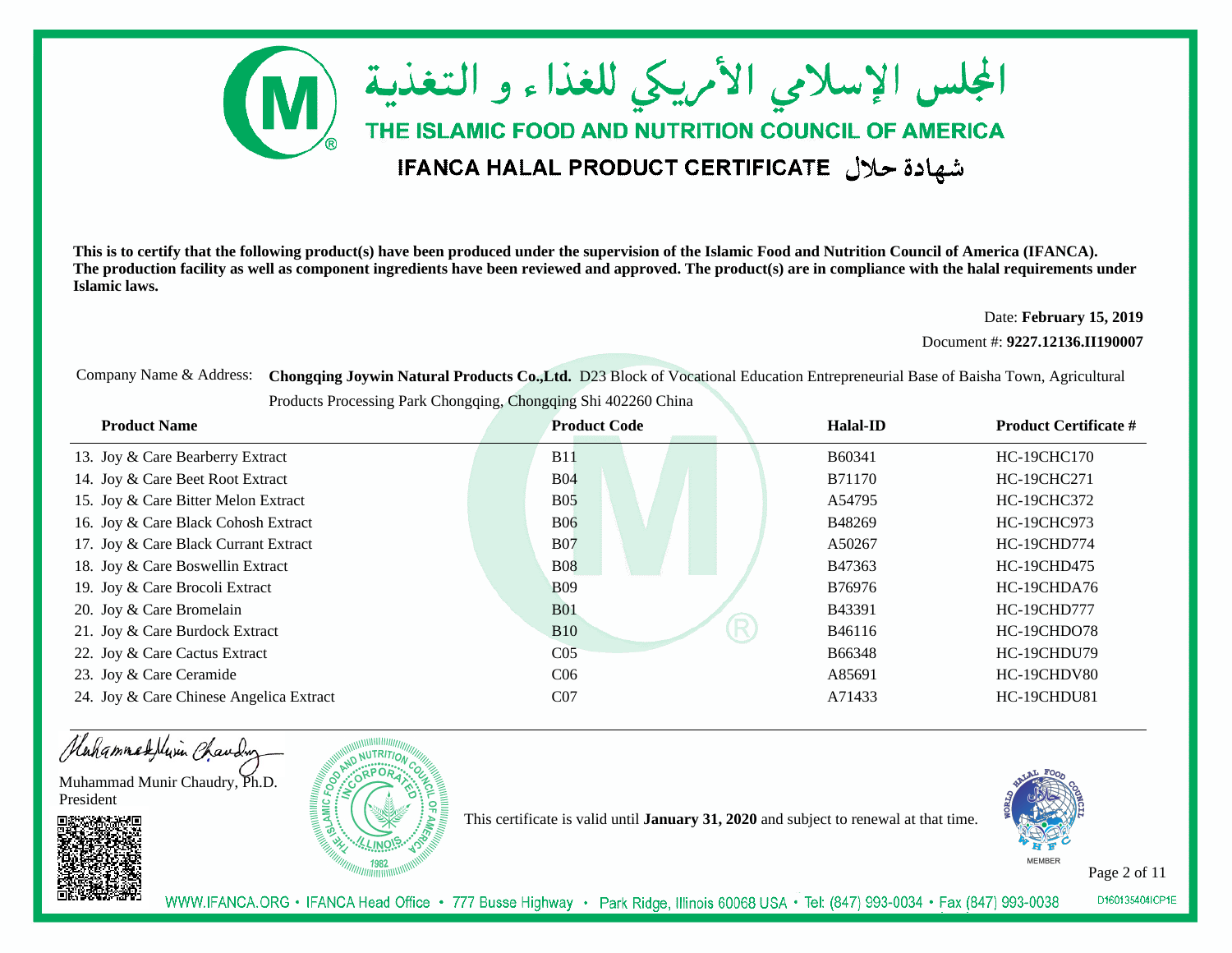

Date: **February 15, 2019**

Document #: **9227.12136.II190007**

Company Name & Address: **Chongqing Joywin Natural Products Co.,Ltd.** D23 Block of Vocational Education Entrepreneurial Base of Baisha Town, AgriculturalProducts Processing Park Chongqing, Chongqing Shi 402260 China

| <b>Product Name</b>                         | <b>Product Code</b> | <b>Halal-ID</b> | <b>Product Certificate #</b> |
|---------------------------------------------|---------------------|-----------------|------------------------------|
| 25. Joy & Care Chinese Gentian Root Extract | CO8                 | A51544          | <b>HC-19CHD182</b>           |
| 26. Joy & Care Chrysanthemum Flower Extract | CO <sub>2</sub>     | B16920          | HC-19CHCQ83                  |
| 27. Joy & Care Cinnamon Extract             | C <sub>09</sub>     | <b>B31203</b>   | <b>HC-19CHC184</b>           |
| 28. Joy & Care Citrus Aurantium Extract     | CO <sub>3</sub>     | B54692          | HC-19CHC785                  |
| 29. Joy & Care Cocoa Extract                | C10                 | B57941          | <b>HC-19CHC686</b>           |
| 30. Joy & Care Coleus Forskohlii Extract    | C12                 | <b>B30143</b>   | <b>HC-19CHC387</b>           |
| 31. Joy & Care Common Cnidium Fruit Extract | C11                 | A41836          | HC-19CHCJ88                  |
| 32. Joy & Care Cranberry Extract            | CO <sub>1</sub>     | A36673          | HC-19CHCO89                  |
| 33. Joy & Care Dandelion Extract            | D <sub>02</sub>     | R<br>A25821     | HC-19CHCU90                  |
| 34. Joy & Care Dandelion Fluid Extract      | D <sub>01</sub>     | B11765          | HC-19CHCT91                  |
| 35. Joy & Care Echinacea Extract            | E <sub>03</sub>     | B31064          | HC-19CHCQ92                  |
| 36. Joy & Care Elderberry Extract           | E04                 | <b>B51608</b>   | HC-19CHCN93                  |

Mahammadellin Chauding

Muhammad Munir Chaudry, Ph.D.President





This certificate is valid until **January 31, 2020** and subject to renewal at that time.



Page 3 of 11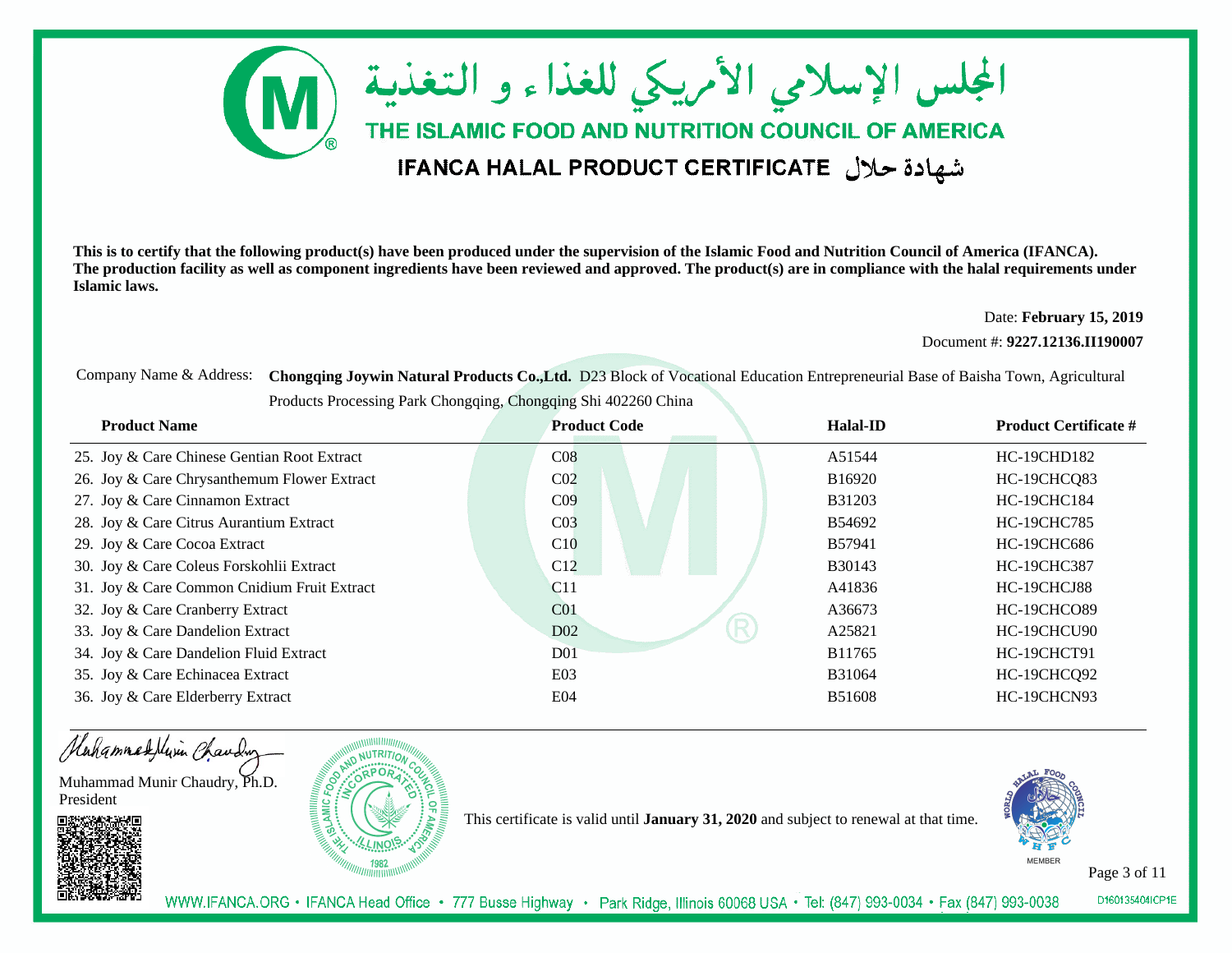

Date: **February 15, 2019**

Document #: **9227.12136.II190007**

Company Name & Address: **Chongqing Joywin Natural Products Co.,Ltd.** D23 Block of Vocational Education Entrepreneurial Base of Baisha Town, AgriculturalProducts Processing Park Chongqing, Chongqing Shi 402260 China

| <b>Product Name</b>                                  | <b>Product Code</b> | Halal-ID      | <b>Product Certificate #</b> |
|------------------------------------------------------|---------------------|---------------|------------------------------|
| 37. Joy & Care Epimedium Herb Extract                | E <sub>01</sub>     | B63987        | HC-19CHCT94                  |
| 38. Joy & Care Eucommia Ulmoides Extract             | E <sub>05</sub>     | A65461        | HC-19CHCZ95                  |
| 39. Joy & Care Eurycoma Extract                      | E02                 | A95515        | HC-19CHCY96                  |
| 40. Joy & Care Fenugreek Extract                     | F <sub>02</sub>     | A72250        | HC-19CHC497                  |
| 41. Joy & Care Fructus Schisandrae Chinensis Extract | F01                 | <b>B55528</b> | HC-19CHCA98                  |
| 42. Joy & Care Garcinia Combogia Extract             | $G_{05}$            | A15294        | HC-19CHCH99                  |
| 43. Joy & Care Garlic Extract                        | G06                 | A55698        | HC-19CHCD01                  |
| 44. Joy & Care Ginger Extract                        | G <sub>04</sub>     | A32303        | HC-19CHCL02                  |
| 45. Joy & Care Gingko Leaf Extract                   | R<br>G07            | A29246        | HC-19CHCR03                  |
| 46. Joy & Care Gotu Kola Extract                     | G08                 | A17829        | HC-19CHJ604                  |
| 47. Joy & Care Grape Seed Extract                    | G <sub>01</sub>     | B45866        | HC-19CHJC05                  |
| 48. Joy & Care Green Coffee Bean                     | G11                 | B20642        | <b>HC-19CHJ806</b>           |

Mahammadellin Chauding

Muhammad Munir Chaudry, Ph.D.President





This certificate is valid until **January 31, 2020** and subject to renewal at that time.



Page 4 of 11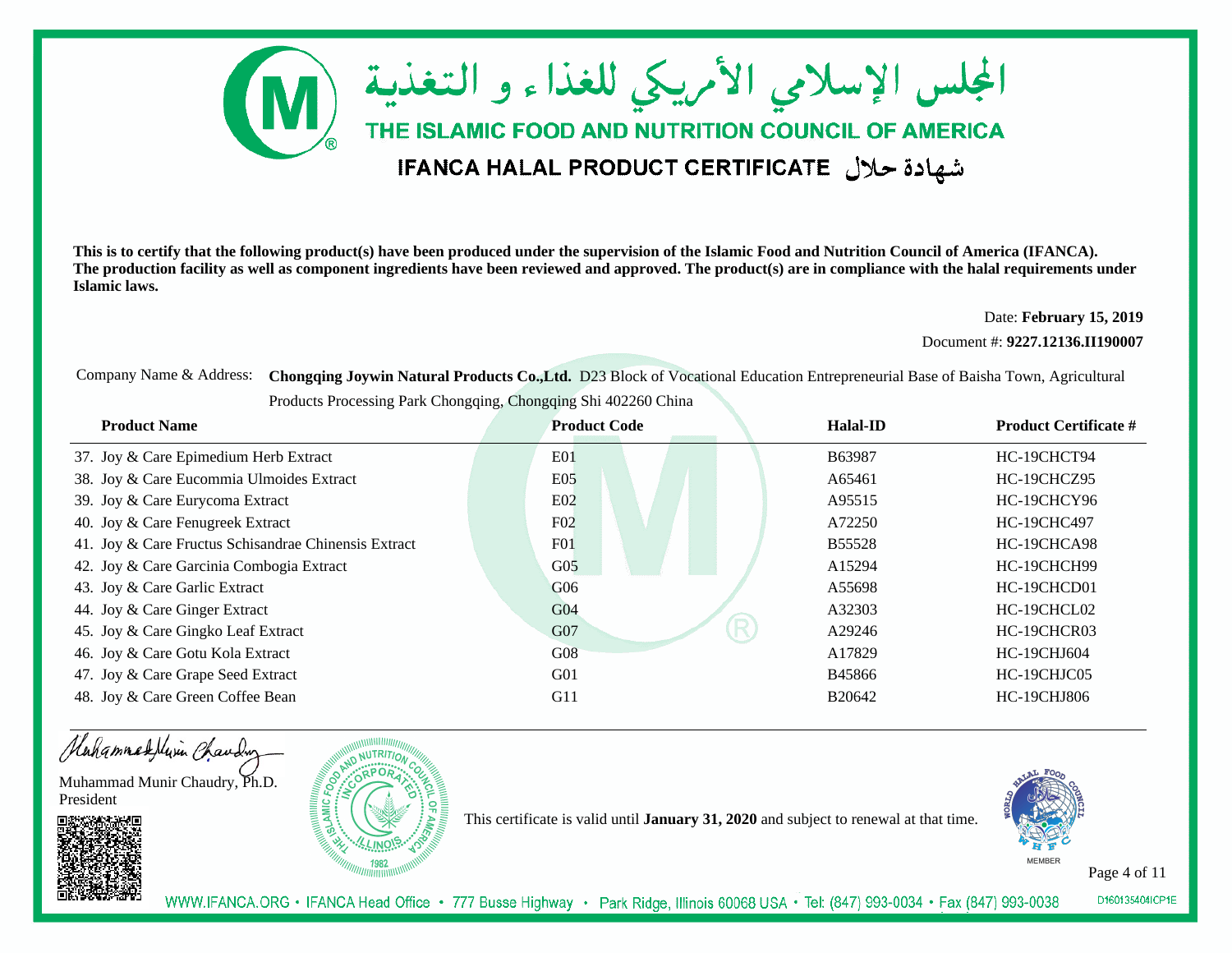

Date: **February 15, 2019**

Document #: **9227.12136.II190007**

Company Name & Address: **Chongqing Joywin Natural Products Co.,Ltd.** D23 Block of Vocational Education Entrepreneurial Base of Baisha Town, AgriculturalProducts Processing Park Chongqing, Chongqing Shi 402260 China

| <b>Product Name</b>                        | <b>Product Code</b> | <b>Halal-ID</b> | <b>Product Certificate #</b> |
|--------------------------------------------|---------------------|-----------------|------------------------------|
| 49. Joy & Care Green Coffee Bean Extract   | G <sub>02</sub>     | A89601          | HC-19CHJO07                  |
| 50. Joy & Care Green Tea Extract           | G <sub>03</sub>     | A64411          | HC-19CHJK08                  |
| 51. Joy & Care Grifola Frondosa Extract    | G09                 | B27896          | HC-19CHJT09                  |
| 52. Joy & Care Gynostemma Extract          | G10                 | B20867          | <b>HC-19CHJZ10</b>           |
| 53. Joy & Care Hawthorn Extract            | H <sub>03</sub>     | A42666          | HC-19CHJW11                  |
| 54. Joy & Care Honeysuckle Flowers Extract | H <sub>02</sub>     | B77553          | HC-19CHJ712                  |
| 55. Joy & Care Horse Chestnut Extract      | H <sub>04</sub>     | B48970          | <b>HC-19CH5B13</b>           |
| 56. Joy & Care Horsetail Extract           | H <sub>05</sub>     | A47985          | HC-19CH4914                  |
| 57. Joy & Care Huperzia Serrata Extract    | H <sub>01</sub>     | B39761          | HC-19CH4U15                  |
| 58. Joy & Care Illicium Verum Extract      | L <sub>02</sub>     | B71895          | HC-19CH4W16                  |
| 59. Joy & Care Inulin                      | I <sub>01</sub>     | A41708          | HC-19CH4M17                  |
| 60. Joy & Care Kudzu Root Extract          | K01                 | A23784          | HC-19CH4618                  |

Mahammadellin Chauding

Muhammad Munir Chaudry, Ph.D.President





This certificate is valid until **January 31, 2020** and subject to renewal at that time.



Page 5 of 11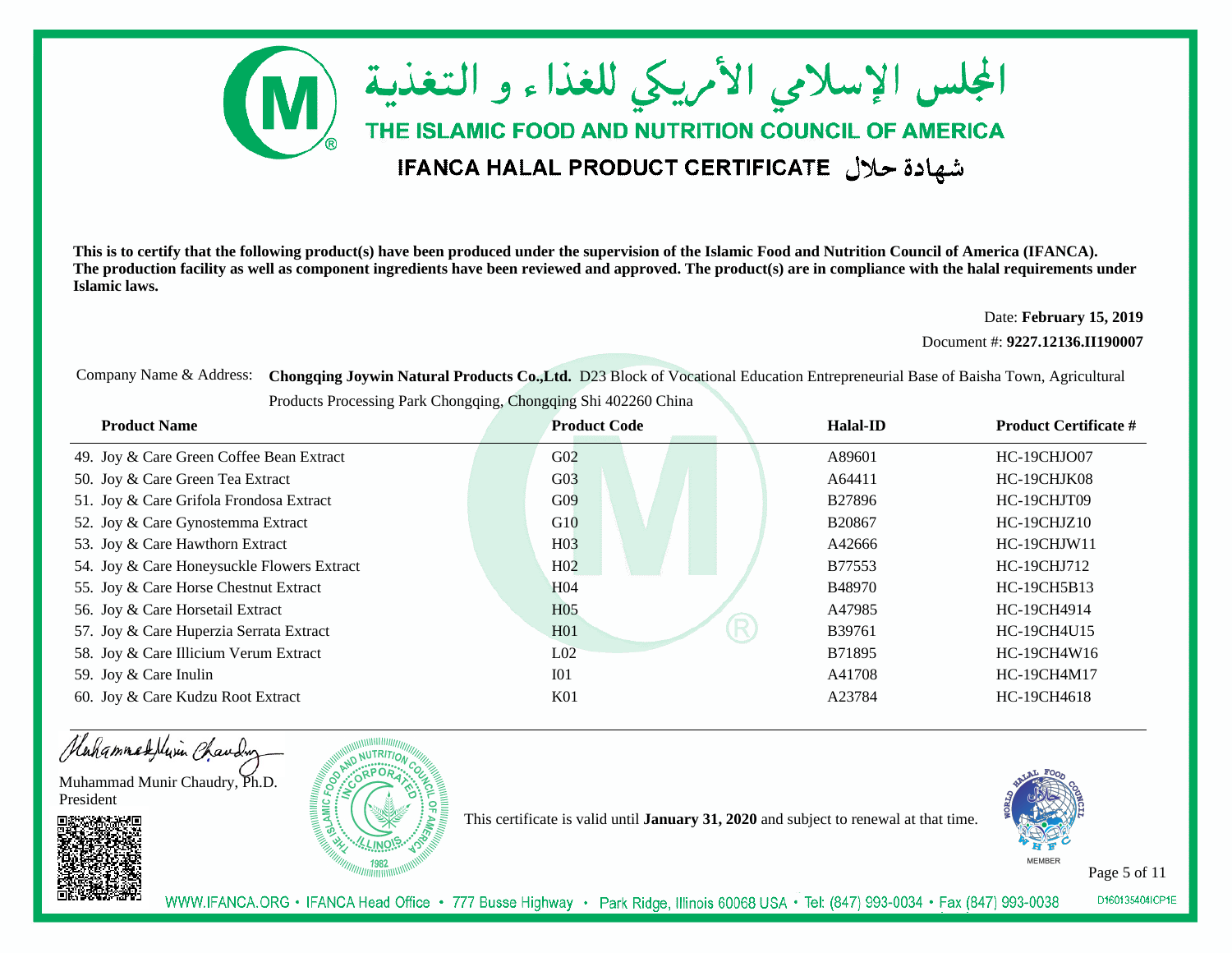

Date: **February 15, 2019**

Document #: **9227.12136.II190007**

Company Name & Address: **Chongqing Joywin Natural Products Co.,Ltd.** D23 Block of Vocational Education Entrepreneurial Base of Baisha Town, AgriculturalProducts Processing Park Chongqing, Chongqing Shi 402260 China

| <b>Product Name</b>                                            | <b>Product Code</b> | Halal-ID      | <b>Product Certificate #</b> |
|----------------------------------------------------------------|---------------------|---------------|------------------------------|
| 61. Joy & Care Lagerstroemia Speciosa Extract                  | L <sub>03</sub>     | B37424        | <b>HC-19CH4N19</b>           |
| 62. Joy & Care Lemon Balm Extract                              | L <sub>04</sub>     | A33286        | HC-19CH4920                  |
| 63. Joy & Care Loquat Leaf Extract                             | L <sub>01</sub>     | A73466        | HC-19CH4B21                  |
| 64. Joy & Care Luo Han Guo Extracts Fructus Monordicae Extract | L <sub>06</sub>     | A14299        | HC-19CH4Y22                  |
| 65. Joy & Care Luteolin                                        | L <sub>05</sub>     | A35848        | HC-19CH4K23                  |
| 66. Joy & Care Maca Concentrated Powder                        | M07                 | B54565        | HC-19CH4K24                  |
| 67. Joy & Care Magnolia Bark Extract                           | M <sub>04</sub>     | A13503        | HC-19CH4M25                  |
| 68. Joy & Care Mango Leaf Extract                              | M <sub>05</sub>     | A57782        | HC-19CH4826                  |
| 69. Joy & Care Mangosteen Extract                              | M06                 | A50819        | <b>HC-19CH4V27</b>           |
| 70. Joy & Care Marigold Extract                                | M <sub>03</sub>     | B15324        | HC-19CH4H28                  |
| 71. Joy & Care Marshmallow P.E. 10:1                           | M <sub>06</sub>     | B69639        | HC-19CH4Y29                  |
| 72. Joy & Care Mucuna Puriens Extract                          | M <sub>01</sub>     | <b>B33180</b> | <b>HC-19CH4R30</b>           |

Mahammadellin Chauding

Muhammad Munir Chaudry, Ph.D.President



This certificate is valid until **January 31, 2020** and subject to renewal at that time.



Page 6 of 11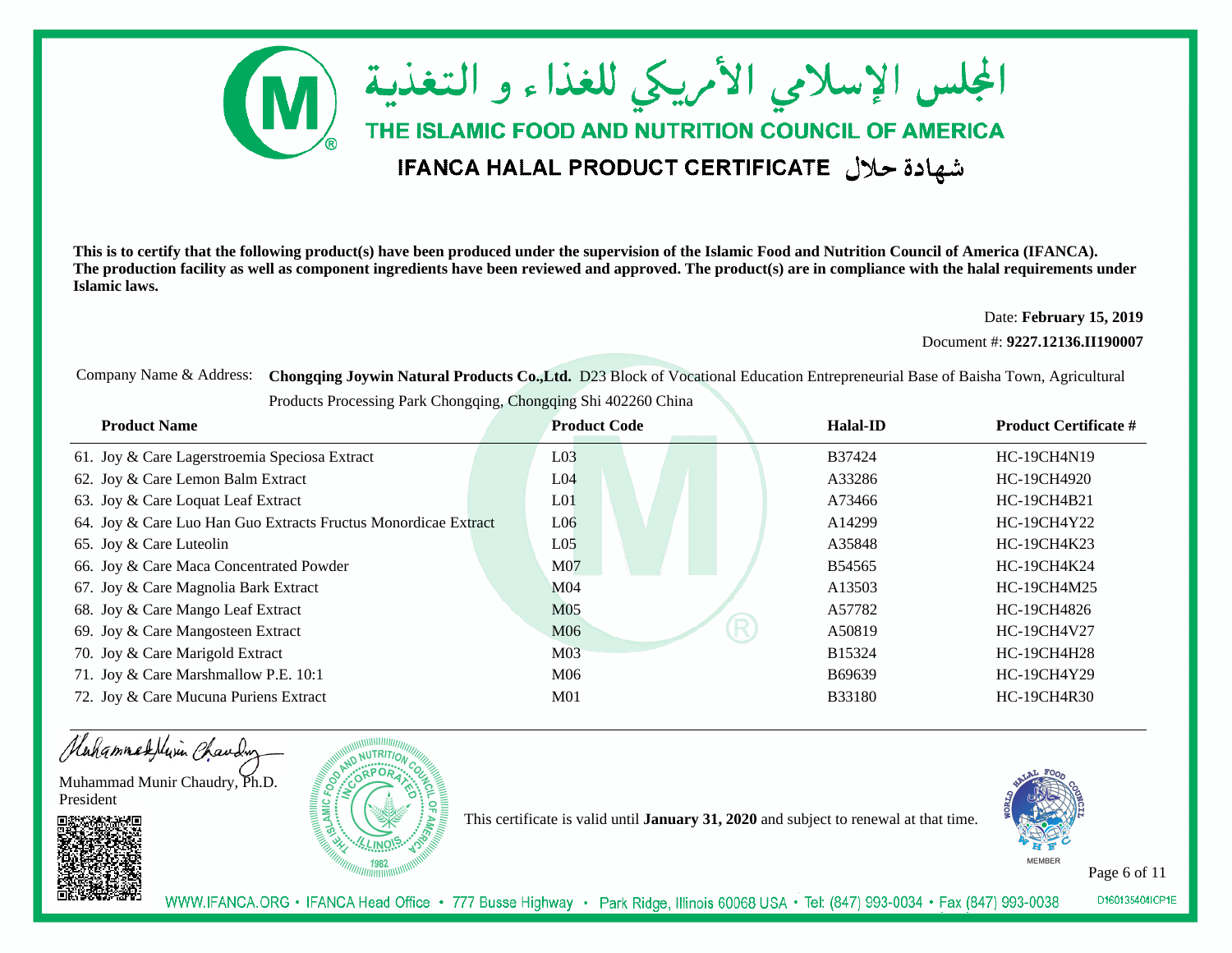

Date: **February 15, 2019**

Document #: **9227.12136.II190007**

Company Name & Address: **Chongqing Joywin Natural Products Co.,Ltd.** D23 Block of Vocational Education Entrepreneurial Base of Baisha Town, AgriculturalProducts Processing Park Chongqing, Chongqing Shi 402260 China

| <b>Product Name</b>                       | <b>Product Code</b> | <b>Halal-ID</b>    | <b>Product Certificate #</b> |
|-------------------------------------------|---------------------|--------------------|------------------------------|
| 73. Joy & Care Mulberry Leaf Extract      | M <sub>02</sub>     | A51420             | HC-19CH4S31                  |
| 74. Joy & Care Nettle Extract             | N <sub>0</sub> 1    | B11285             | HC-19CH4A32                  |
| 75. Joy & Care Oat Extract                | O <sub>01</sub>     | <b>B30906</b>      | HC-19CH4V33                  |
| 76. Joy & Care Olive Leaf Extract         | O03                 | A53014             | HC-19CH3334                  |
| 77. Joy & Care Onion Extract              | O <sub>0</sub> 2    | B72515             | HC-19CH3O35                  |
| 78. Joy & Care Panax Ginseng Extract      | <b>P02</b>          | A44018             | HC-19CH3P36                  |
| 79. Joy & Care Papain                     | <b>PO1</b>          | B64528             | HC-19CH4737                  |
| 80. Joy & Care Passiflora Extract         | P <sub>06</sub>     | A38906             | HC-19CH3Q38                  |
| 81. Joy & Care Penut Shell Extract        | <b>P05</b>          | R<br><b>B28578</b> | HC-19CH4G39                  |
| 82. Joy & Care Perilla Extract            | P <sub>07</sub>     | <b>B33708</b>      | HC-19CH4I40                  |
| 83. Joy & Care Phellodendron Bark Extract | <b>P04</b>          | B18775             | HC-19CH4441                  |
| 84. Joy & Care Pine Bark Extract          | <b>P08</b>          | B34365             | HC-19CH4I42                  |

Mahammadellin Chauding

Muhammad Munir Chaudry, Ph.D.President





This certificate is valid until **January 31, 2020** and subject to renewal at that time.



Page 7 of 11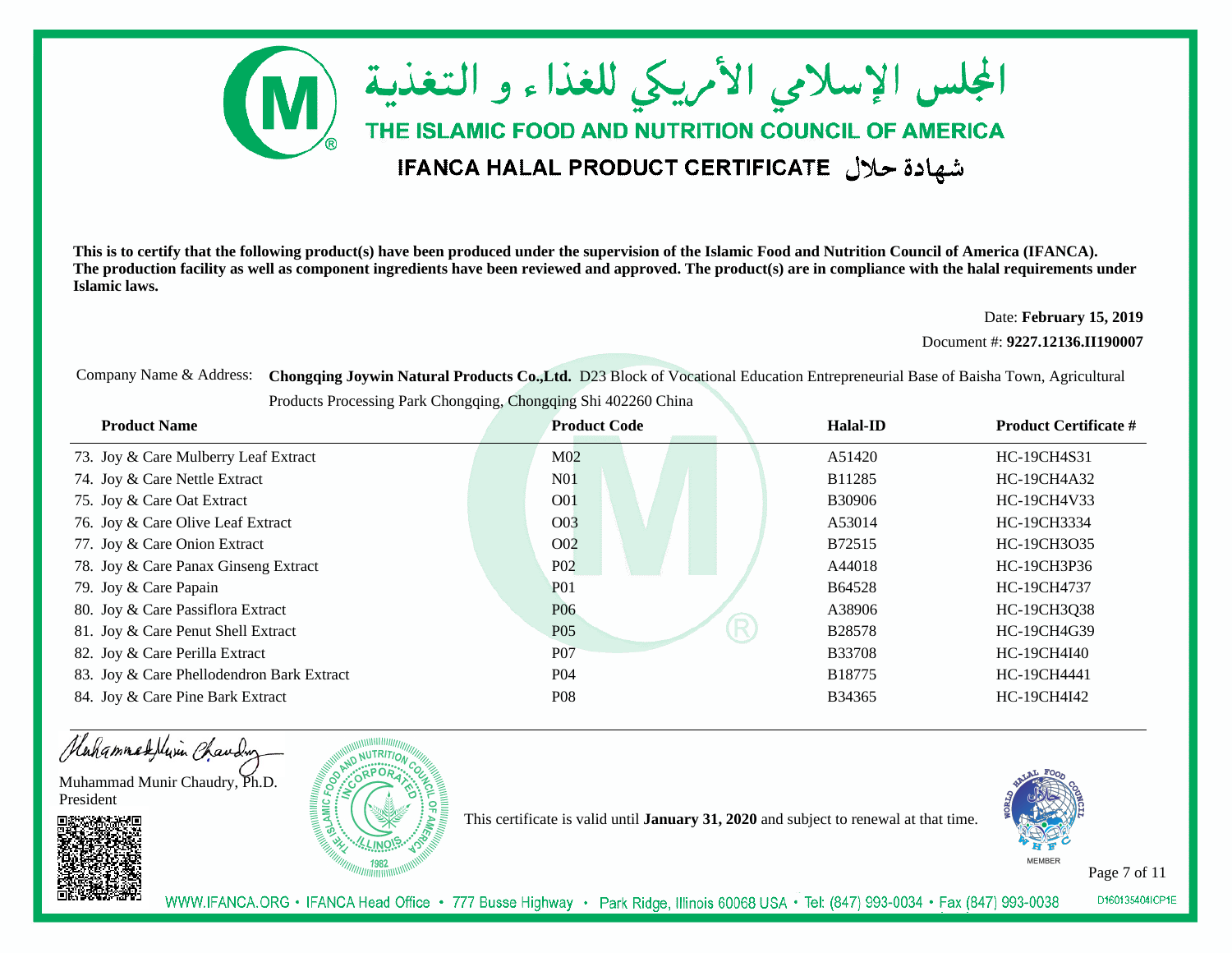

Date: **February 15, 2019**

Document #: **9227.12136.II190007**

Company Name & Address: **Chongqing Joywin Natural Products Co.,Ltd.** D23 Block of Vocational Education Entrepreneurial Base of Baisha Town, AgriculturalProducts Processing Park Chongqing, Chongqing Shi 402260 China

| <b>Product Name</b>                         | <b>Product Code</b>  | <b>Halal-ID</b> | <b>Product Certificate #</b> |
|---------------------------------------------|----------------------|-----------------|------------------------------|
| 85. Joy & Care Pineapple Extract            | P <sub>09</sub>      | A64277          | HC-19CH4543                  |
| 86. Joy & Care Policosanol (Octacosanol)    | P <sub>10</sub>      | B23505          | <b>HC-19CH6A44</b>           |
| 87. Joy & Care Polygonum Cuspidatum Extract | P <sub>0</sub> 3     | A66227          | HC-19CH6B45                  |
| 88. Joy & Care Pomegranate Extract          | P <sub>06</sub>      | B64711          | HC-19CH6X46                  |
| 89. Joy & Care Pterostilbene                | P <sub>11</sub>      | A75634          | HC-19CH6C47                  |
| 90. Joy & Care Pumpkin Seed Extract         | P <sub>12</sub>      | A88003          | HC-19CH6O48                  |
| 91. Joy & Care Purple Potato Extract        | P <sub>13</sub>      | B34969          | HC-19CH6849                  |
| 92. Joy & Care Raspberry Extract            | R <sub>05</sub>      | B82069          | HC-19CH6F50                  |
| 93. Joy & Care Red Cabbage Extract          | R<br>R <sub>06</sub> | A55355          | HC-19CH6W51                  |
| 94. Joy & Care Red Clover Extract           | R07                  | <b>B82031</b>   | HC-19CH6I52                  |
| 95. Joy & Care Red Yeast Rice Extract       | R <sub>03</sub>      | A58935          | HC-19CH5J53                  |
| 96. Joy & Care Reishi Mushroom Extract      | R <sub>01</sub>      | A37066          | HC-19CH5254                  |

Mahammadellin Chauding

Muhammad Munir Chaudry, Ph.D.President



This certificate is valid until **January 31, 2020** and subject to renewal at that time.



Page 8 of 11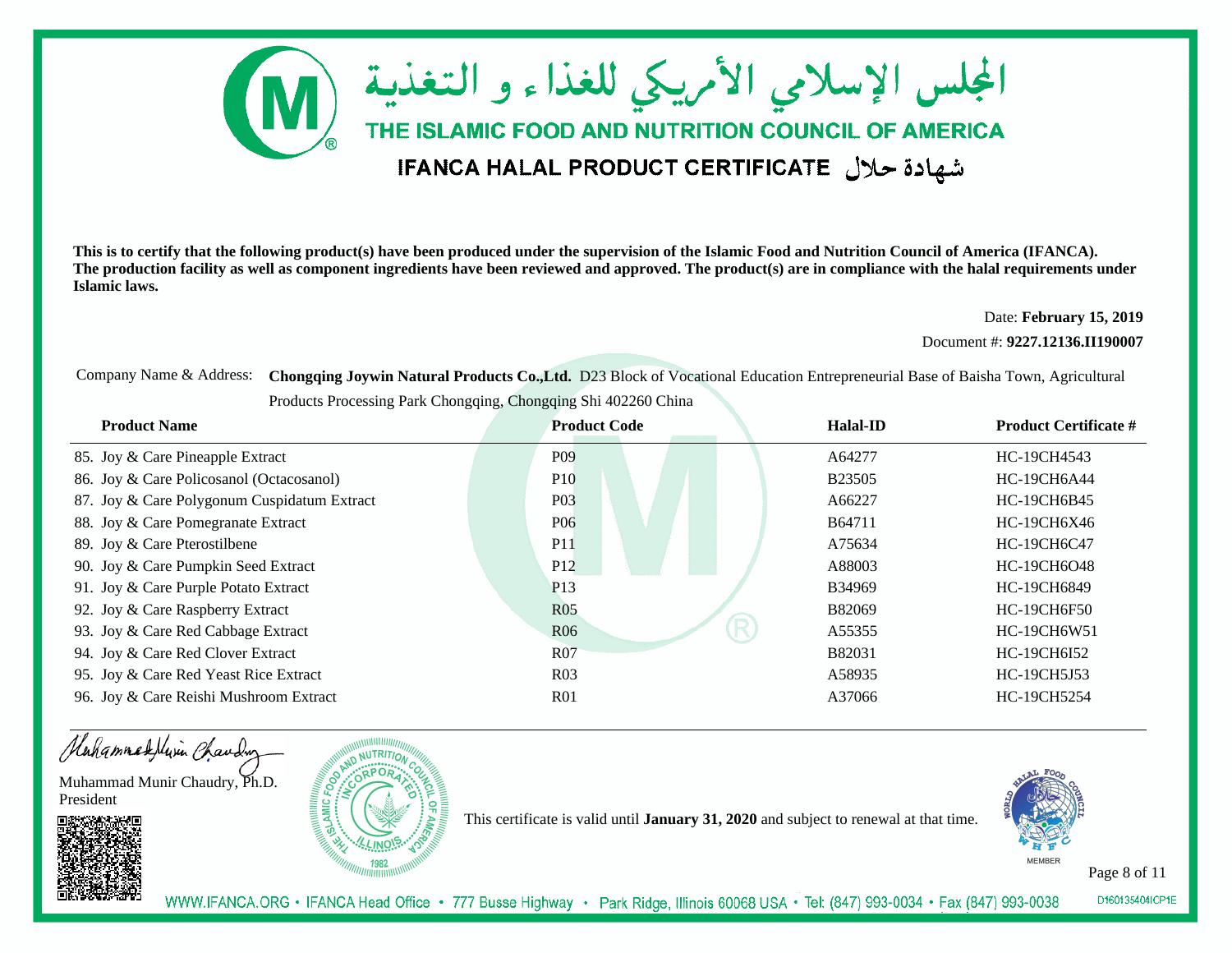

Date: **February 15, 2019**

Document #: **9227.12136.II190007**

Company Name & Address: **Chongqing Joywin Natural Products Co.,Ltd.** D23 Block of Vocational Education Entrepreneurial Base of Baisha Town, AgriculturalProducts Processing Park Chongqing, Chongqing Shi 402260 China

| <b>Product Name</b>                                    | <b>Product Code</b> | <b>Halal-ID</b> | <b>Product Certificate #</b> |
|--------------------------------------------------------|---------------------|-----------------|------------------------------|
| 97. Joy & Care Rhodiola Rosea Extract                  | R <sub>04</sub>     | B33467          | HC-19CH5D55                  |
| 98. Joy & Care Rhubarb Extract                         | <b>R08</b>          | B34597          | HC-19CH6T56                  |
| 99. Joy & Care Rosa Rosaroxbunghii Concentrated Powder | R <sub>09</sub>     | B14086          | HC-19CH5G57                  |
| 100. Joy & Care Rose Hip Extract                       | R <sub>02</sub>     | A73329          | <b>HC-19CH6U58</b>           |
| 101. Joy & Care Rosemary Extract                       | R <sub>03</sub>     | B16610          | HC-19CH6G59                  |
| 102. Joy & Care Safflower Extract                      | <b>S08</b>          | A35362          | <b>HC-19CH6R60</b>           |
| 103. Joy & Care Saw Palmetto Fruit Extract             | <b>S04</b>          | B20367          | HC-19CH6861                  |
| 104. Joy & Care Scutellaria Baicalensis Extract        | S <sub>05</sub>     | B10149          | <b>HC-19CH6R62</b>           |
| 105. Joy & Care Seabuckthorn Extract                   | R<br><b>S01</b>     | A52696          | <b>HC-19CH5R63</b>           |
| 106. Joy & Care Shikimic Acid                          | S <sub>09</sub>     | <b>B23668</b>   | HC-19CH5T64                  |
| 107. Joy & Care Siberian Ginseng Extract               | S <sub>10</sub>     | A16858          | HC-19CH5O65                  |
| 108. Joy & Care Siberian Ginseng P.E.                  | S <sub>03</sub>     | B74184          | HC-19CH5566                  |

Mahammadellin Chauding

Muhammad Munir Chaudry, Ph.D.President





This certificate is valid until **January 31, 2020** and subject to renewal at that time.



Page 9 of 11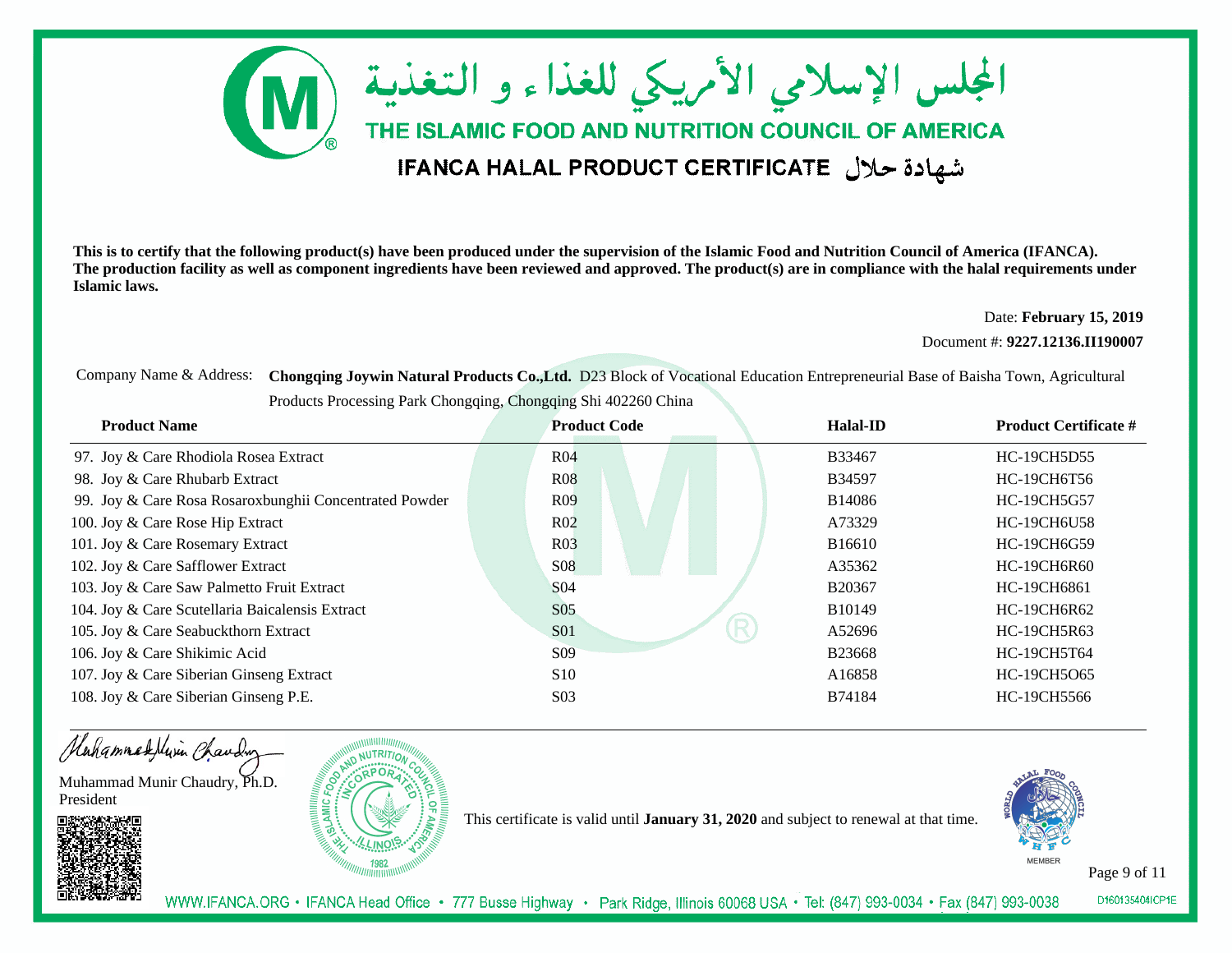

Date: **February 15, 2019**

Document #: **9227.12136.II190007**

Company Name & Address: **Chongqing Joywin Natural Products Co.,Ltd.** D23 Block of Vocational Education Entrepreneurial Base of Baisha Town, AgriculturalProducts Processing Park Chongqing, Chongqing Shi 402260 China

| <b>Product Name</b>                          | <b>Product Code</b> | <b>Halal-ID</b> | <b>Product Certificate #</b> |
|----------------------------------------------|---------------------|-----------------|------------------------------|
| 109. Joy & Care Sophora Japonica Extract     | S <sub>0</sub> 2    | B60274          | HC-19CH5O67                  |
| 110. Joy & Care Soybean Extract              | <b>S11</b>          | A10744          | HC-19CH5668                  |
| 111. Joy & Care Spinach Extract              | S <sub>12</sub>     | A27195          | HC-19CH5769                  |
| 112. Joy & Care Spirulina Extract            | S <sub>13</sub>     | A45115          | HC-19CH5370                  |
| 113. Joy & Care St. John's Wort Extract      | S <sub>06</sub>     | B55562          | HC-19CH5H71                  |
| 114. Joy & Care Stevia Rebaudiana Extract    | S <sub>07</sub>     | A61029          | HC-19CH5972                  |
| 115. Joy & Care Tetradium Ruticarpum Extract | T <sub>04</sub>     | A62522          | HC-19CH5S74                  |
| 116. Joy & Care Tomato Extract               | <b>T01</b>          | <b>B70127</b>   | HC-19CH5H75                  |
| 117. Joy & Care Tongkat Ali Extract          | T <sub>02</sub>     | R<br>A59557     | HC-19CH5I76                  |
| 118. Joy & Care Tribulus Terrestris Extract  | T <sub>03</sub>     | A64334          | HC-19CH5477                  |
| 119. Joy & Care Valerian Root Extract        | V <sub>01</sub>     | A49477          | <b>HC-19CH5L78</b>           |
| 120. Joy & Care Wheat Grass Powder           | W <sub>02</sub>     | A85463          | <b>HC-19CH5E79</b>           |

Mahammadellin Chauding

Muhammad Munir Chaudry, Ph.D.President





This certificate is valid until **January 31, 2020** and subject to renewal at that time.



Page 10 of 11